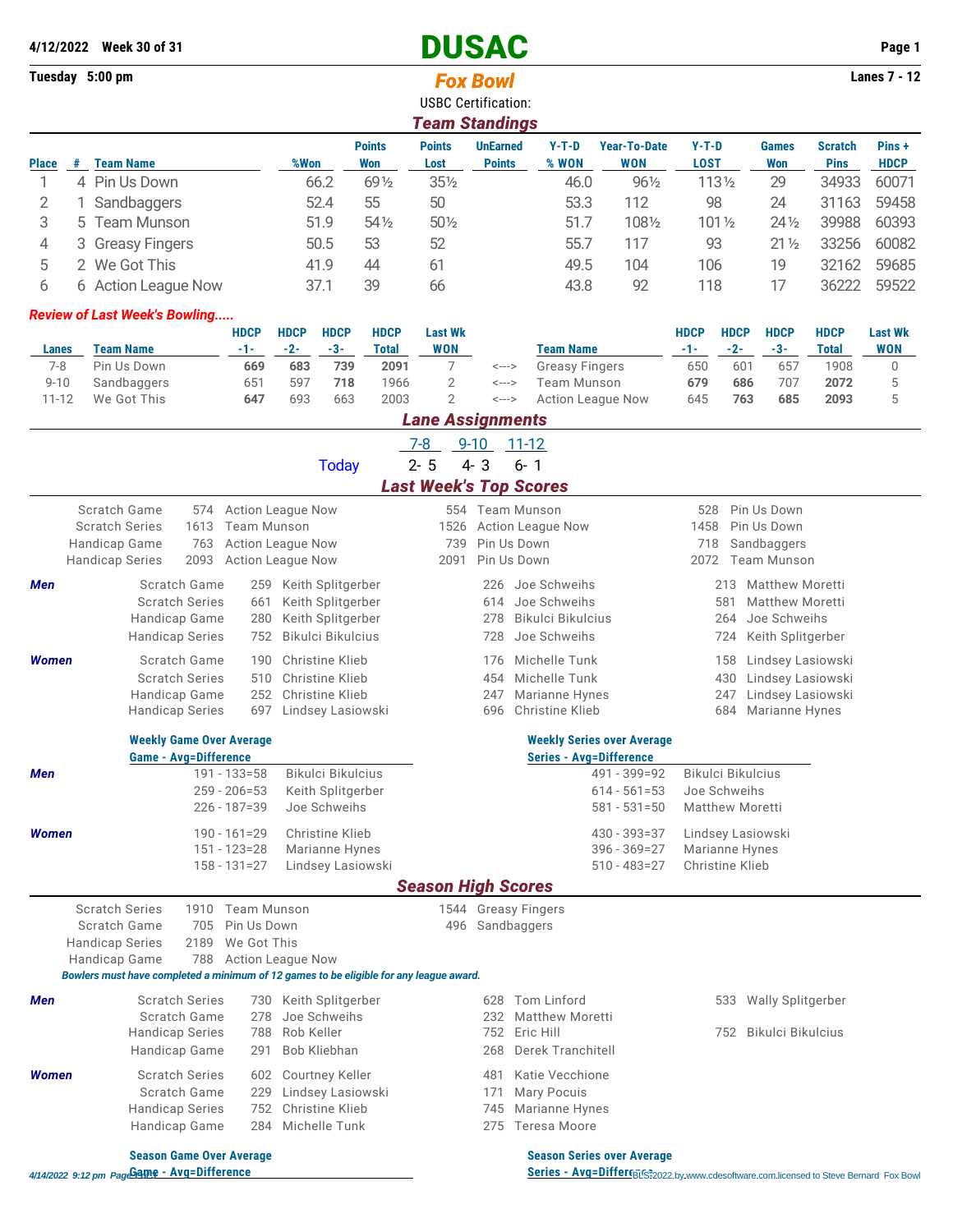| 4/12/2022                                       | <b>Week 30 of 31</b>                                                                   |                    |                        |                                | <b>DUSAC</b>     |                                   |                        |                   | Page 2 |  |  |  |
|-------------------------------------------------|----------------------------------------------------------------------------------------|--------------------|------------------------|--------------------------------|------------------|-----------------------------------|------------------------|-------------------|--------|--|--|--|
|                                                 | <b>Season Game Over Average</b>                                                        |                    |                        |                                |                  | <b>Season Series over Average</b> |                        |                   |        |  |  |  |
|                                                 | <b>Game - Avg=Difference</b>                                                           |                    |                        | <b>Series - Avg=Difference</b> |                  |                                   |                        |                   |        |  |  |  |
| <b>Men</b>                                      | $278 - 184 = 94$                                                                       |                    | Joe Schweihs           |                                |                  | $617 - 498 = 119$                 | Rob Keller             |                   |        |  |  |  |
|                                                 | $252 - 167 = 85$                                                                       |                    | Rob Keller             |                                |                  | $677 - 558 = 119$                 | Joe Schweihs           |                   |        |  |  |  |
|                                                 | $288 - 207 = 81$                                                                       |                    | Keith Splitgerber      |                                |                  | $730 - 621 = 109$                 | Keith Splitgerber      |                   |        |  |  |  |
| <b>Women</b>                                    | $229 - 127 = 102$                                                                      |                    | Lindsey Lasiowski      |                                |                  | $602 - 495 = 107$                 | <b>Courtney Keller</b> |                   |        |  |  |  |
|                                                 | $225 - 159 = 66$                                                                       |                    | Christine Klieb        |                                |                  | $395 - 303 = 92$                  | Teresa Moore           |                   |        |  |  |  |
|                                                 | $223 - 162 = 61$                                                                       | Michelle Tunk      |                        |                                | $451 - 363 = 88$ | Marianne Hynes                    |                        |                   |        |  |  |  |
|                                                 |                                                                                        |                    |                        |                                |                  | $481 - 393 = 88$                  | Katie Vecchione        |                   |        |  |  |  |
|                                                 |                                                                                        |                    |                        | <b>Split 1 High Scores</b>     |                  |                                   |                        |                   |        |  |  |  |
|                                                 | <b>Scratch Series</b><br>1910                                                          | <b>Team Munson</b> |                        | 1501                           |                  | <b>Greasy Fingers</b>             |                        |                   |        |  |  |  |
| Scratch Game<br>680<br><b>Action League Now</b> |                                                                                        | 496                |                        | Sandbaggers                    |                  |                                   |                        |                   |        |  |  |  |
|                                                 | 2189<br><b>Handicap Series</b>                                                         | We Got This        |                        |                                |                  |                                   |                        |                   |        |  |  |  |
|                                                 | Handicap Game<br>840                                                                   | Pin Us Down        |                        |                                |                  |                                   |                        |                   |        |  |  |  |
|                                                 | Bowlers must have completed a minimum of 12 games to be eligible for any league award. |                    |                        |                                |                  |                                   |                        |                   |        |  |  |  |
| <b>Men</b>                                      | <b>Scratch Series</b>                                                                  | 713                | Keith Splitgerber      |                                | 628              | Tom Linford                       | 515                    | Derek Tranchitell |        |  |  |  |
|                                                 | Scratch Game                                                                           | 278                | Joe Schweihs           |                                | 224              | <b>Matthew Moretti</b>            | 184                    | Don Selheimer     |        |  |  |  |
|                                                 | <b>Handicap Series</b>                                                                 | 752                | Eric Hill              |                                | 740              | Bob Kliebhan                      | 665                    | Bikulci Bikulcius |        |  |  |  |
|                                                 | <b>Handicap Game</b>                                                                   | 300                | Rob Keller             |                                | 261              | Wally Splitgerber                 |                        |                   |        |  |  |  |
| <b>Women</b>                                    | <b>Scratch Series</b>                                                                  | 602                | <b>Courtney Keller</b> |                                | 578              | Michelle Tunk                     |                        |                   |        |  |  |  |
|                                                 | Scratch Game                                                                           | 229                | Lindsey Lasiowski      |                                | 171              | Mary Pocuis                       |                        |                   |        |  |  |  |
|                                                 | <b>Handicap Series</b>                                                                 | 748                | Katie Vecchione        |                                | 743              | Teresa Moore                      |                        |                   |        |  |  |  |
|                                                 | <b>Handicap Game</b>                                                                   | 273                | Christine Klieb        |                                | 263              | Marianne Hynes                    |                        |                   |        |  |  |  |

## *Team Rosters*

|                 | <b>Bowling</b>               |                          |                              |     |                 |    | <b>To Raise</b>                    | <b>To Drop</b> |       |       |       |              | <b>HDCP</b>  |
|-----------------|------------------------------|--------------------------|------------------------------|-----|-----------------|----|------------------------------------|----------------|-------|-------|-------|--------------|--------------|
| ID#             | <b>Hand</b>                  | <b>Name</b>              | <b>Avg HDCP</b>              |     | <b>Pins Gms</b> |    | $Avg +1$                           | $Avg -1$       | $-1-$ | $-2-$ | $-3-$ | <b>Total</b> | <b>Total</b> |
|                 | 1 - Sandbaggers              |                          |                              |     |                 |    |                                    |                |       |       |       |              |              |
| 1               |                              | Marianne Hynes           | 123                          | 96  | 10737           | 87 | 423                                | 332            | 120   | 125   | 151   | 396          | 684          |
| $\mathbf{2}$    |                              | <b>Mary Pocuis</b>       | 131                          | 89  | 11871           | 90 | 405                                | 311            | 136   | 99    | 146   | 381          | 645          |
| 3               |                              | Michelle Tunk            | 162                          | 61  | 12664           | 78 | 539                                | 457            | 150   | 128   | 176   | 454          | 637          |
| 2 - We Got This |                              |                          |                              |     |                 |    |                                    |                |       |       |       |              |              |
| 4               |                              | Eric Hill                | 125                          | 94  | 9068            | 72 | 382                                | 306            | 123   | 105   | 131   | 359          | 638          |
| 5               |                              | <b>Bob Kliebhan</b>      | 140                          | 81  | 10561           | 75 | 437                                | 358            | 142   | 162   | 122   | 426          | 669          |
| 6               |                              | <b>Christine Klieb</b>   | 161                          | 62  | 14079           | 87 | 501                                | 410            | 146   | 190   | 174   | 510          | 696          |
|                 | 3 - Greasy Fingers           |                          |                              |     |                 |    |                                    |                |       |       |       |              |              |
|                 |                              | <b>Courtney Keller</b>   | 157                          | 65  | 13222           | 84 | 524                                | 436            | 128   | 143   | 144   | 415          | 607          |
| 9               |                              | <b>Teresa Moore</b>      | 114                          | 104 | 8575            | 75 | 395                                | 316            | 99    | 85    | 130   | 314          | 626          |
| 8               |                              | Rob Keller               | 171                          | 53  | 14711           | 86 | 597                                | 507            | 202   | 152   | 162   | 516          | 675          |
|                 | 4 - Pin Us Down              |                          |                              |     |                 |    |                                    |                |       |       |       |              |              |
| 10              |                              | Joe Schweihs             | 188                          | 37  | 15830           | 84 | 613                                | 525            | 176   | 212   | 226   | 614          | 728          |
| 11              |                              | Lindsey Lasiowski        | 132                          | 88  | 9779            | 74 | 462                                | 384            | 158   | 125   | 147   | 430          | 697          |
| 12              |                              | Katie Vecchione          | 136                          | 84  | 9154            | 67 | 436                                | 365            | 124   | 135   | 155   | 414          | 666          |
|                 | 5 - Team Munson              |                          |                              |     |                 |    |                                    |                |       |       |       |              |              |
| 13              |                              | <b>Wally Splitgerber</b> | 157                          | 65  | 11357           | 72 | 493                                | 417            | 187   | 180   | 150   | 517          | 712          |
| 14              |                              | Derek Tranchitell        | 155                          | 67  | 9800            | 63 | 496                                | 429            | a145  | a145  | a145  | 435          | 636          |
| 15              |                              | Keith Splitgerber        | 206                          | 21  | 18594           | 90 | 657                                | 563            | 194   | 208   | 259   | 661          | 724          |
| 23              |                              | <b>MIKE CUNNINGHAM</b>   | 203                          | 24  | 4894            | 24 | 614                                | 586            |       |       |       | 0            | $\mathbf 0$  |
|                 | <b>6 - Action League Now</b> |                          |                              |     |                 |    |                                    |                |       |       |       |              |              |
| 16              |                              | <b>Matthew Moretti</b>   | 178                          | 46  | 12305           | 69 | 583                                | 510            | 187   | 213   | 181   | 581          | 722          |
| 19              |                              | <b>Bikulci Bikulcius</b> | 134                          | 86  | 9695            | 72 | 430                                | 354            | 144   | 191   | 156   | 491          | 752          |
| 18              |                              | <b>Tom Linford</b>       | 167                          | 56  | 10063           | 60 | 521                                | 457            | 125   | 170   | 159   | 454          | 619          |
| 17              |                              | Don Selheimer            | 138                          | 82  | 1243            | 9  | 425                                | 412            |       |       |       | 0            | $\mathbf 0$  |
|                 |                              |                          | <b>Temporary Substitutes</b> |     |                 |    | <b>Division 1: Enter Div Label</b> |                |       |       |       |              |              |
|                 |                              |                          |                              |     |                 |    |                                    |                |       |       |       |              |              |

*AH* Men Division 1: Enter Div Label